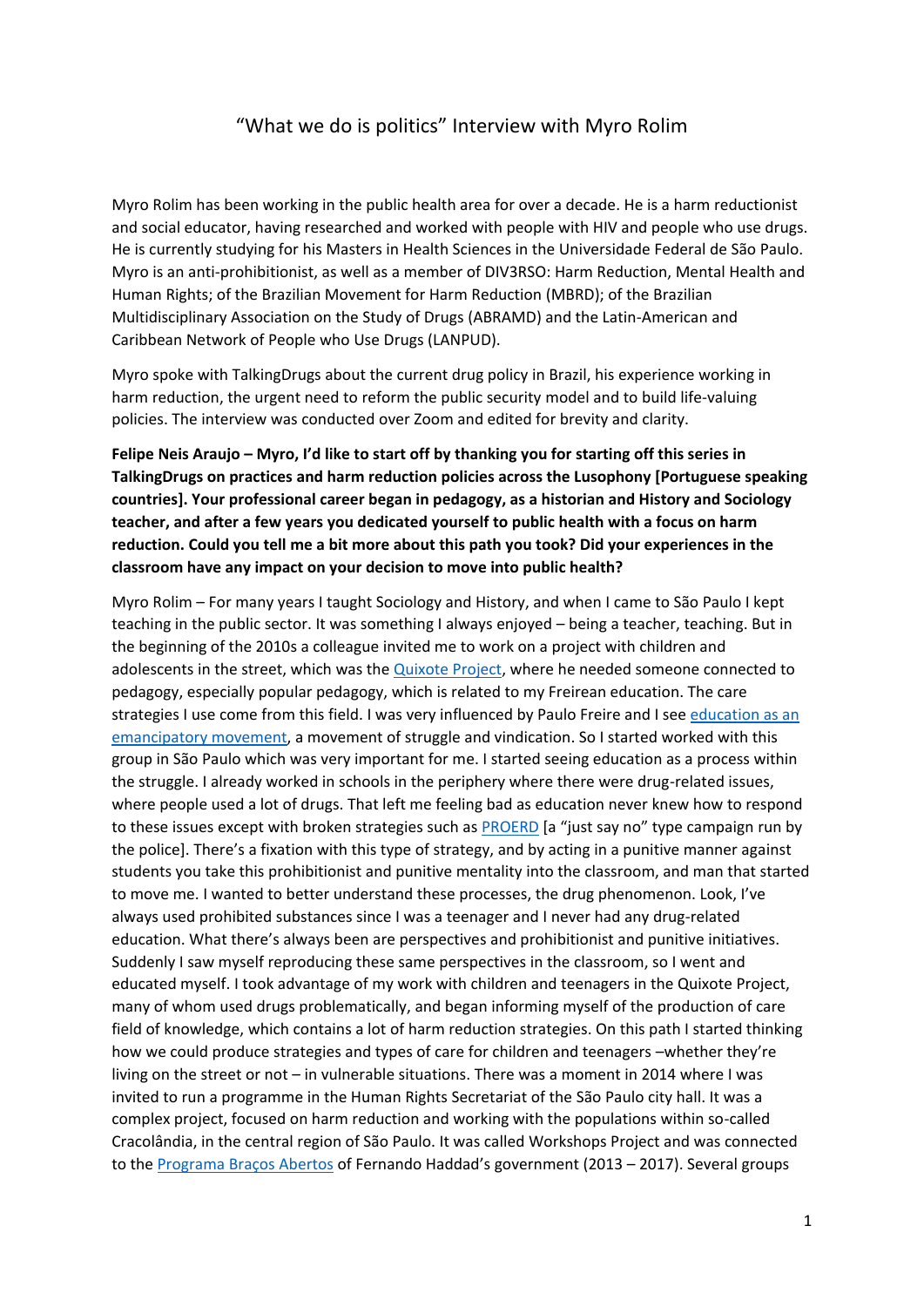were brought together, including the Human Rights Secretariat, which would develop projects for that population. I was brought in to develop, coordinate and implement one of those projects, something that I knew would take a lot of my time, so in that period I decided to leave the classroom. It was also a period of crisis for me as I was unsure of the path I wanted to take in life, if I should stay in the classroom or dedicate myself to alcohol and drugs. I ended up following the latter due to my political actions in this field, and the chance to upskill and coordinate others' actions. Something that I learnt as a teacher and an educator, which I believe is important, is thinking about and implementing an emancipatory education for people who use drugs, especially for those with problematic relationships with drugs. And it's also important to turn around and walk the same way back; how can we take the ideas and practices about drug education into pedagogy and general teaching? I'm part of [ABRAMD,](https://www.abramd.org/) the Brazilian Multidisciplinary Association on the Study of Drugs, an association with various committees, of which I am part of th[e education committee,](https://www.abramd.org/conteudo/view?ID_CONTEUDO=421) where we aim to conceive of drug-related issues that can be dialogued with pedagogy and other educational spaces. It's important to establish and advance this dialogue as the field of pedagogy has distanced itself from drug-related conversations. Education in Brazil has delegated the drug conversation to other institutions, be they PROERD, association of friends, social initiatives, but always with a prohibitionist perspective that reinforces exclusion, stigmas and preconceptions about people and territories. We need an education that approaches drugs through other lenses. We need an education for drugs. These are the paths I have travelled to get here.

**FNA – It caught my attention how important reflexivity is to your work as a teacher, on how you participated in an institution – the Brazilian school – where education produces and reproduces prohibitionist and punitive discourses and practices for drugs. There is thus no discussion on the social and psychological damage created by prohibitionist legislation.** 

MR – There was a very important moment in my transition into public health. It was when some kids were smoking weed inside school and the head teacher called the police on them. The police came into school, arrested them, acted very violently. I objected these actions and as incredible as it may seem I had to deal with repercussions from my fellow teachers. Some agreed with the police's actions. "Ah but they were using drugs, it has to be this way!". And I said: no my friend, this whole process is wrong. This isn't right. We should not allow for a teaching process that authorises police to enter and reprimand kids that are smoking joints. We need a different approach. We cannot reproduce these punitive, repressive policies, where the school is disciplinarian [as Foucault wrote,](https://www.saraiva.com.br/vigiar-e-punir-10329451/p) we need to think of another education model.

**FNA – Your research and actions within pedagogy and public health are characterised by a compromise between human rights and social justice. What are the challenges when acting in the field of public health, with a harm reduction focus, in a country where the drug laws have a punitive focus, where the official and conservative approach to health is that of abstinence, where vulnerable people who use drugs are victims in a sanitising project of mass incarceration?**

MR – You need to see prohibition as a device of an ideological discourse of domination between race and class. It is something that acts in a structural capacity and reproduces itself in multiple layers, meaning that the challenges a harm reductionist faces are many. In our current political and social context the barriers and difficulties have been increasing. Not that there weren't any before, and it's important to address that; even with progressive governments there were barriers to acting within the harm reduction field.

Throughout the 20<sup>th</sup> Century Brazil faced the drug problem with a judicial punitive model, as a way of enforcing population control over black and poor groups. That's a serious challenge. For those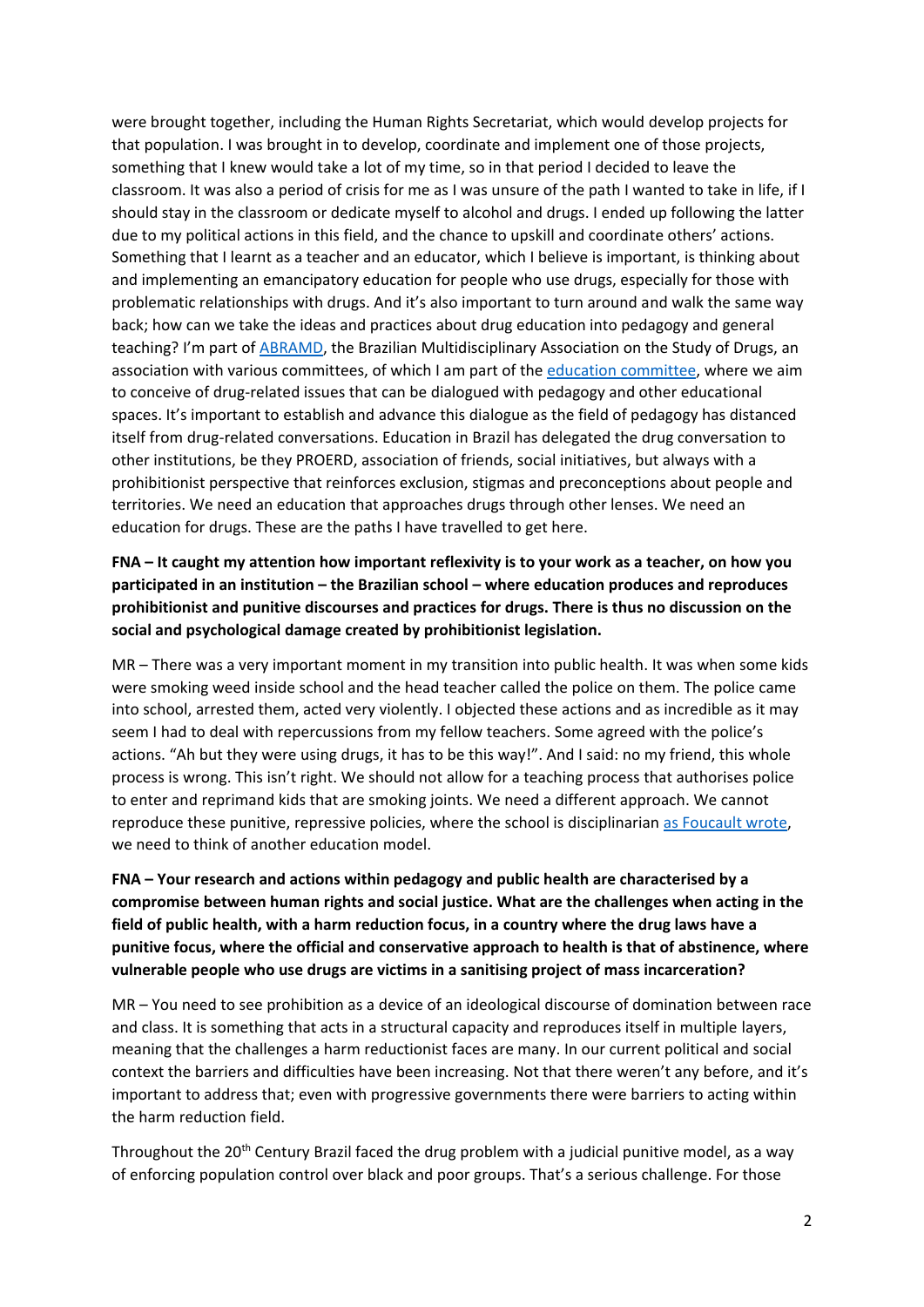that find work in alcohol and drug harm reduction there is a [lack of autonomy.](https://ponte.org/minha-demissao-do-recomeco-e-politica-diz-psicanalista-palhaco-da-cracolandia/) Many times people are contracted to work in a project that isn't led by harm reduction principles, of inclusion or autonomy. There is also a lack of research in this field. There's a lack of grants and scholarships for alcohol and drug researchers. Many people have to finance their own work. In the current government there are even less [grants, funds or incentives](https://agenciabrasil.ebc.com.br/economia/noticia/2021-04/desenvolvimento-regional-e-educacao-tem-maiores-cortes-no-orcamento) to research alcohol or drugs. There have been phenomenal projects over the years in Brazil, like the [Harm Reduction Free School](https://www.escolalivredereducaodedanos.org/) in Recife, or [DIV3RSO:](https://www.facebook.com/diV3rso/) Mental Health, Harm Reduction and Human Rights in Santos. We have an organisation in São Paulo that has been promoting education and running workshops for over a decade, the [É de](https://edelei.org/)  [Lei.](https://edelei.org/) We also have collectives that conduct harm reduction in parties that have professionalised themselves, increasing the scope of their work and running workshops. But it's still not enough, so little given the demand and great need for these services. There is also no space for debate. Municipalities that create spaces for open discussion are hounded by the public. And how can we build ideas and projects, how can we build horizontal relationships, how to share knowledge if we don't even have a space to gather? Prohibition prevents the production and the circulation of knowledge. Without these spaces how can we disseminate solid, correct, evidence-based information? In the past few years, there has been a surge in academic information on alcohol and drugs, but it remains in academia. Workers don't have access and I believe that not actively sharing this content is the work of prohibition.

One of the great challenges is this government's reduction of integrative harm reduction actions in health and drug policies. I will give you two examples of barriers that we face. One of them is the distribution of harm reduction kits, an issue that generated controversy here in São Paulo. Damn it, we should be able to distribute kits to people who use drugs. Kits with straws for cocaine and other drugs, syringes, condoms, gel alcohol. We should distribute them to everyone who uses drugs, be it problematically or not. We should develop these care techniques alongside others. Today, however, there is a dominant thought that the distribution of harm reduction kits is an enabler of drugs. This apologist discourse is idiotic. We should have transcended this idea that enabling drugs is enabling crime. The state should be the one distributing kits in Brazil. Kits are distributed in Canada, in Spain, the US, in parts of Latin America. In Brazil, we can't distribute as we will be accused and criminalised of enabling drug use.

I'll give you another example: drug testing. One of the most important actions today, something we need and demand, is the public testing of drugs. Or even just by NGOs. It's important people know what they're taking so they can make decisions on when they use them and how much, so they have autonomy over their use. Here in Brazil drugs are incredibly impure, dirty. They're mixed in with [other dangerous substances](https://pordentrodorn.com.br/2021/08/09/coca-zero-cocaina-traficada-no-ceara-e-tao-adulterada-que-nem-a-pericia-encontra-principio-da-droga-nos-testes/) and people suffer serious consequences due to adulterants or analogues. In Brazil however, drug testing falls within a legal grey zone. Some say that it's within the legal remit, others say that it's already covered by the drug laws as [encouraging and facilitating](http://www.planalto.gov.br/ccivil_03/_ato2004-2006/2006/lei/l11343.htm) drug use – [which would be a crime](https://www2.senado.leg.br/bdsf/bitstream/handle/id/529748/codigo_penal_1ed.pdf). So we're in this limbo and have had to avoid using this life-saving, incredibly important harm reduction action. Because people will use a certain drug, without knowing what it is for sure. It could be mixed with something, or be very strong. It's another barrier, another challenge to our work. There's also the social prejudice against mental health workers that engage in harm reduction. Another barrier, another challenge. I return to the issue of the prohibitionist discourse. It operates in many layers of society and produces diverse forms of interdictions and punishments, primarily for people who use drugs, but also for those working in harm reduction.

**FNA – Recently the Brazilian jurist and politician Janaína Paschoal [generated some controversy,](https://www1.folha.uol.com.br/cotidiano/2021/08/apos-polemica-com-janaina-paschoal-padre-julio-lancelotti-ve-subir-doacao-a-igreja.shtml) criticizing the Catholic activist and priest Father Júlio Lancellotti for distributing food to people who use drugs in Cracolândia in São Paulo, accusing him of encouraging crime and the use of**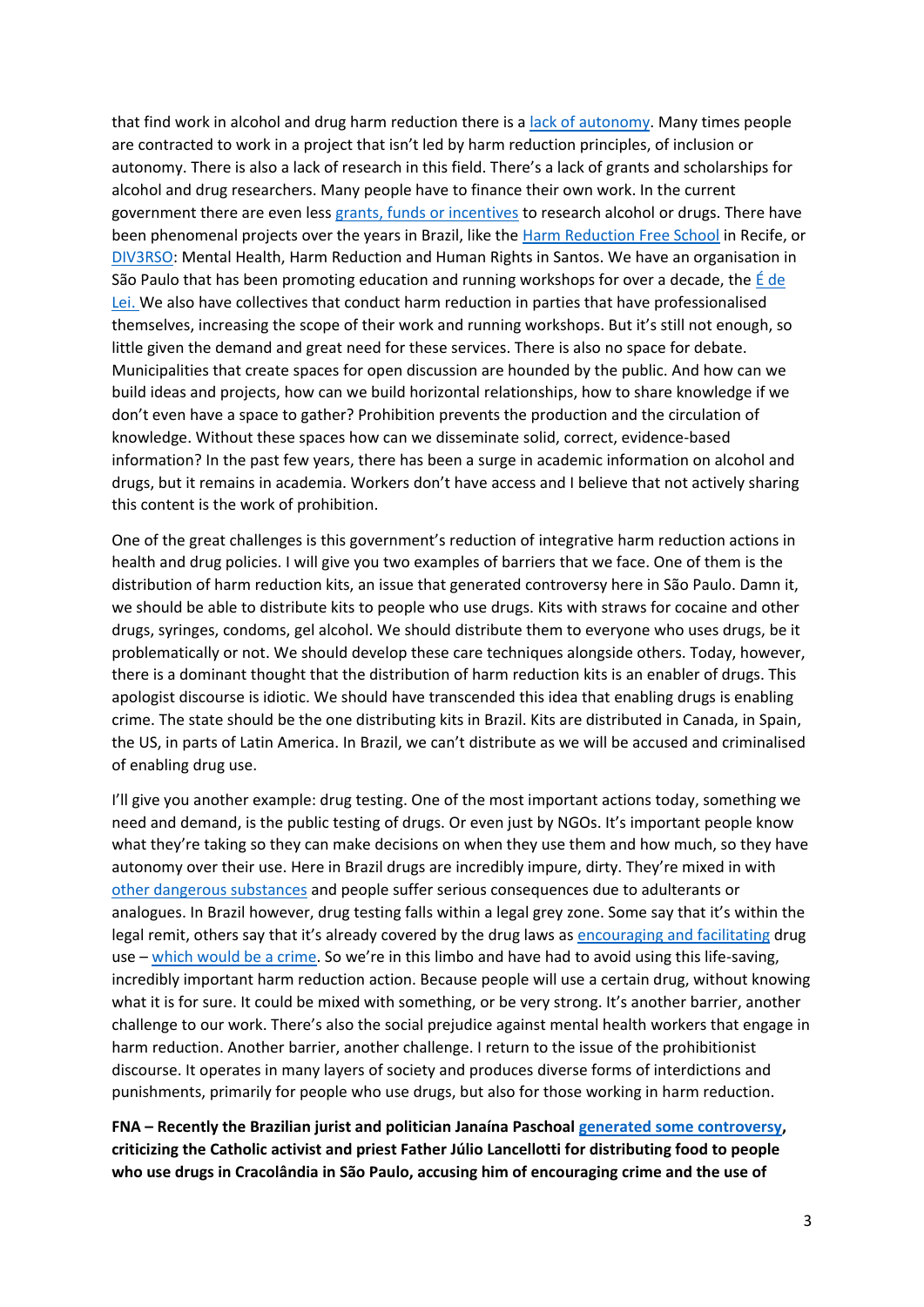## **criminal substances. How do state and municipal bodies engage with the inhabitants and visitors of that region in the past decade? Does the government interact or support social initiatives and NGOs that work with these citizens?**

MR – Cracolândia isn't a straightforward phenomenon. It appeared at the end of the 80s in the wake of serious stigma and social prejudices, and since then has been at the receiving end of government repression. Before it was with the residents who brewed alcohol on the streets. When crack came in the crackdown came very rapidly. And you need to understand that Cracolândia will always exist. As the saying goes in the region, spray-painted on walls, "Cracolândia walks". It has existed in other areas across the centre of São Paulo. The police would go in, repress, it would resurge elsewhere, as people will always use alcohol and drugs. Launching bombs and shooting the people there won't make it go away. There was, in Cracolândia's history, an initiative that I was critical of, but helped a lot of people. It just needed improvement. It was the Programa de Braços Abertos [Open Arms Project], instituted by then São Paulo Mayor Fernando Haddad, that brought in social projects, care services, work schemes, local governance. Because for you to take care of yourself you first need a place to live in.

It was a great initiative that deserved to be scaled, rethought and improved. But, unfortunately, such initiatives are government- and not state-led. When João Doria became the Mayor of São Paulo (from 2017 – 2019) after Haddad, the government's drug policy [was a disaster.](https://theintercept.com/2018/09/25/doria-cracolandia/) He took apart all the health and social support services and promoted a policy of total abandonment not only of those that used drugs, but everyone that worked in that [Cracolândia] region. It coincided with a moment of great economic, political and social crisis due to the political coup that gave way to President Dilma Rousseff's [impeachment.](https://www.brasildefato.com.br/2021/04/16/como-impeachment-gerou-desarranjo-institucional-e-escancarou-debilidade-democratica) After the impeachment we saw a rise in poverty, in São Paulo we saw the rise of property prices which [drastically increased](https://tab.uol.com.br/edicao/pelas-entranhas/) the number of people living on the street. This homeless population, in such a vulnerable state, with a lack of opportunities, will resort to drug use. When you're in a state of misery and a lack of supportive public policies, jointly with a statewide effort to take down the few harm reduction initiatives available, drug use tends to rise. In Sao Paulo there are multiple drug use scenes. Cracolândia is just the most famous, the most mediatised. But there are diverse use scenes in which there are almost no harm reduction projects ongoing. In Cracolândia there are always a lot of NGOs providing services, but those organisations are always fought off by the government. There's intimidation, criminalisation… harm reductionists are [targets](https://g1.globo.com/sp/sao-paulo/noticia/2021/04/06/novos-videos-mostram-pms-abordando-com-truculencia-voluntarios-de-ong-que-distribui-comida-na-cracolandia.ghtml)  [of police violence.](https://g1.globo.com/sp/sao-paulo/noticia/2021/04/06/novos-videos-mostram-pms-abordando-com-truculencia-voluntarios-de-ong-que-distribui-comida-na-cracolandia.ghtml) When I worked in harm reduction on the streets of Cracolândia I was stopped and searched multiple times by the police. While working. They wanted to see my papers. How can you work in these conditions? And how is it possible to work in population health when you are constantly exercising violence upon them? What a schizophrenic scene to people who use drugs there! They tell me: "In the day you're here taking care of me. At night the police comes to beat me". Both are agents of the government.

There currently exists a persecution of harm reduction, something based on the erroneous idea, as I've said, that harm reduction is encouraging drug use. People don't need encouragement to use them. They will just keep using them. We, harm reductionists, can only encourage treatment. And our care strategies are different to punishment, to blaming and excluding those that use drugs from society. Governments never knew how to deal with homeless populations and people who use drugs beyond repression. There's a certain anger in government towards these people. Prohibition has fabricated the idea that the only place that people can use drugs is a place of punishment. So the body of the user is the body where interventions are made. The use of expressions like "zombie", for example, referring to when people use crack in a problematic manner, has an ideological purpose. When I call someone a zombie, I'm affirming that that person is incapable of thinking, they can only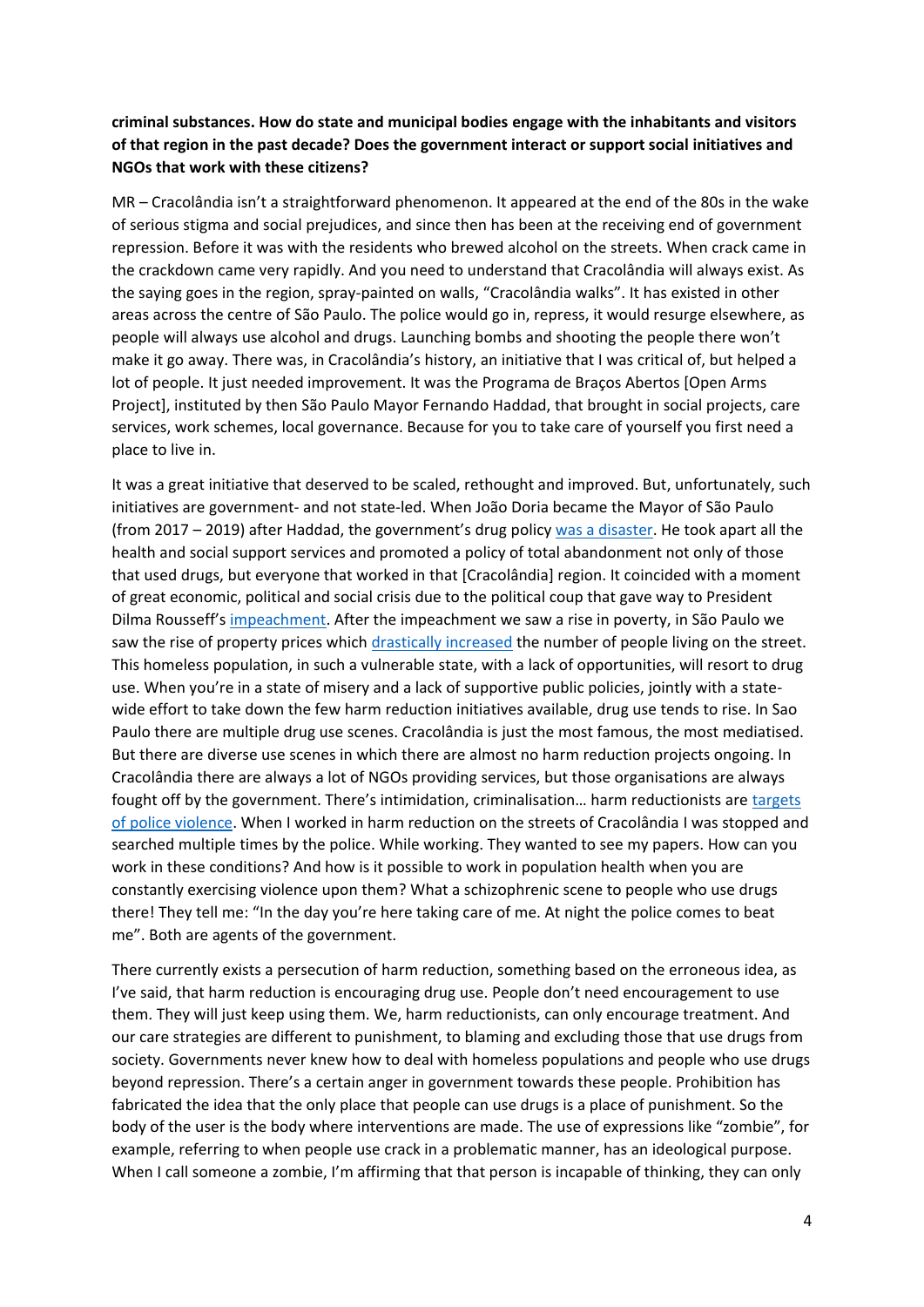smoke crack. And when Taniele Rui, a researcher for [CEBRAP](https://cebrap.org.br/institucional/) (Brazilian Centre for Research and Planning), talks about the [abject bodies of those that use drugs,](http://www.neip.info/downloads/Taniele_Rui_Tese.pdf) the notion that a person is unable to take care of themselves justifies the state's interventions. Including violent interventions. The media's exposure of crackdowns in Cracolândia, applauding these interventions, also normalises the violent death of people who use drugs. People in Cracolândia are the killable bodies of society and prohibition produces these bodies. Beyond this, prohibition moves billions of *reais* [Brazilian currency] every year. [A recent study](https://drogasquantocustaproibir.com.br/seguranca-e-justica/o-orcamento/) from [CESeC](https://cesecseguranca.com.br/) (Centre for Security and Citizenship Studies) showed that just in Rio de Janeiro and São Paulo, almost R\$5 billion is spent on the war on drugs. Imagine this money being spent on education, health, or social initiatives. But no. It's a massive investment in criminal justice and public security that increases year on year. The militarisation of the war on drugs produces thousands of deaths, justifies and promotes the mass incarceration of black and poor people, and brings no real solution to this very real problem. And there's such a strong lobby to continue expanding the militarisation of drug policies.

There's also a strong lobby from religious treatment communities to [institutionalise people who use](https://www.talkingdrugs.org/undp-brazil-condones-forced-abstinence-and-religious-pathologisation-of-people-who-use-drugs)  [drugs,](https://www.talkingdrugs.org/undp-brazil-condones-forced-abstinence-and-religious-pathologisation-of-people-who-use-drugs) another face of prohibition and punishment. These institutions operate as a support base for many politicians and receive [massive amounts of state investments](https://apublica.org/2020/07/entidades-cristas-receberam-quase-70-da-verba-federal-para-comunidades-terapeuticas-no-primeiro-ano-de-governo-bolsonaro/) to promote abstinence-based treatments. We've known for a long time through the existing evidence that abstinence-based involuntary institutionalisatio[n does not produce positive results,](https://filtermag.org/coerced-drug-treatment-harms/) yet the government insists on these methods. The latest update to the National Drug Policy in [2019](http://www.planalto.gov.br/ccivil_03/_ato2019-2022/2019/decreto/D9761.htm) removed harm reduction and its focus on care, positioning abstinence as a primary objective, enabling a great movement of capital to be channelled into these treatment communities. And many of the people in these communities are within government and run its lobby. All of that is a massive political game. And I'm telling you: drugs are a great enemy. But you don't kill cocaine, you don't kill weed, you don't kill crack. You kill Zé. You arrest Sueli. You repress Antônio. They are the ones that die in the war on drugs. It's not the drugs that die. So we need to review and transform Brazil's drug policy with some urgency.

But then the old question comes: "But are we ready for the legalisation of drugs?" And I ask back: "But are we ready for the prohibition of drugs?" We're not. We've been investing in this approach for so long and it's time to build a new one. The current drug policy allows for workers and militants that are providing care in extremely vulnerable regions to be persecuted by a reactionary, backwards, neo-fascist movement that claims to be liberal but is extremely conservative and, I repeat, reactionary. That is so numbing, it breaks people's wishes down to work in harm reduction, it takes services, networks and regional chapters apart. As a consequence, Cracolândia just keeps growing, the drug use in Brazil just keeps multiplying. The **IPEA** (Institute of Applied Economics) published a very important survey a few months ago where its researchers showed the [brutal drop](https://www.ipea.gov.br/portal/index.php?option=com_content&view=article&id=37958&Itemid=457) in investment in health services for people who use drugs since this government came into power. On the other hand, investments in militarisation and criminal justice have skyrocketed. These two sectors, the military and criminal justice, are responsible for repressing and punishing people who use drugs. The current government doesn't conceive of care strategies for these people, it just thinks of military interventions. This is a social control strategy: drug policy today serves to control the masses and territories. See the military interventions in the favelas in Rio de Janiero where children are killed, and how that's been made banal, as many will say "ah, but that's addict and dealer land!". We have normalised death policy.

**FNA – What are currently the most urgent issues to approach and transform in Brazil if we want to build social policies around the true care for people that use drugs?**